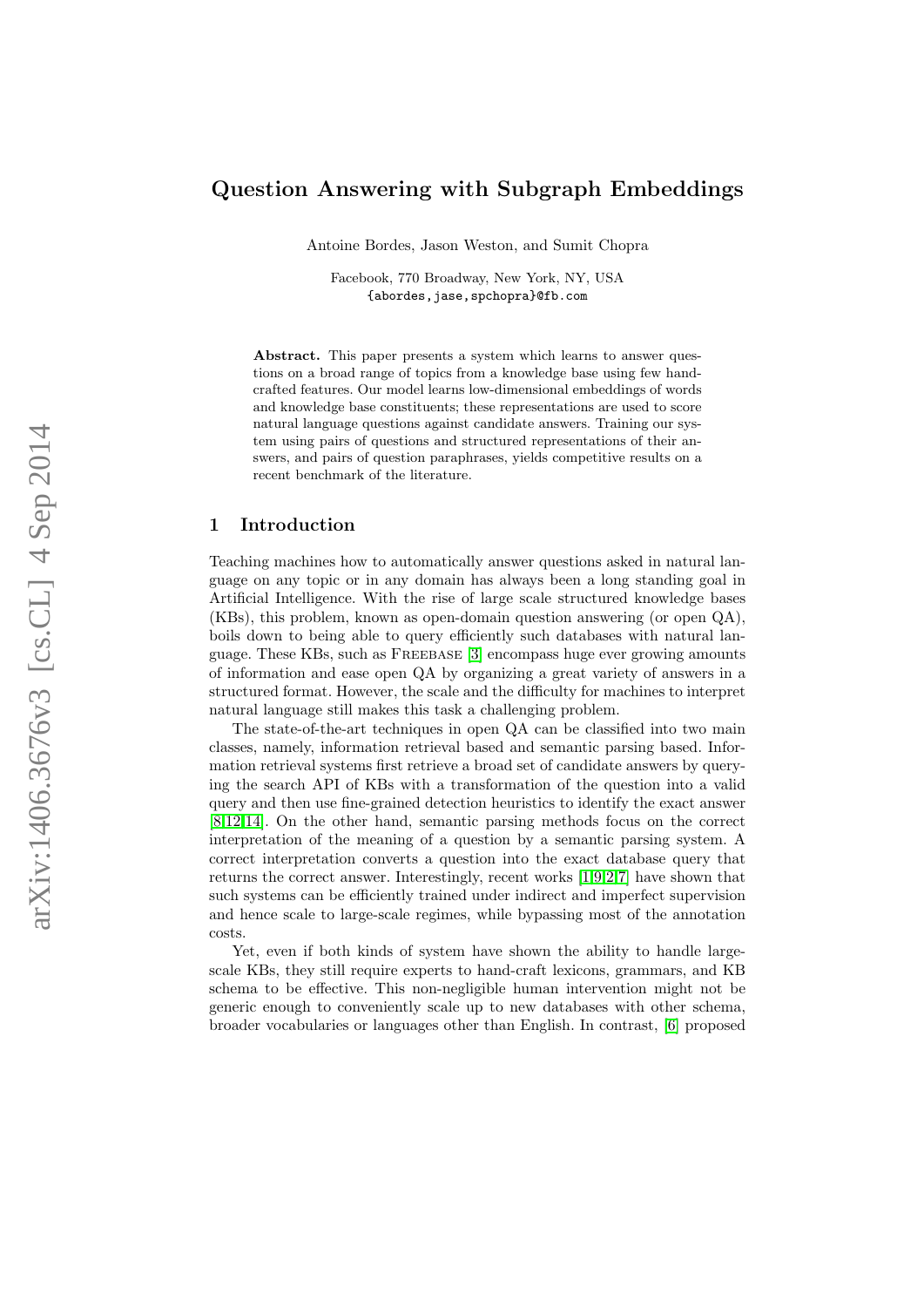#### 2 Antoine Bordes, Jason Weston, and Sumit Chopra

a framework for open QA requiring almost no human annotation. Despite being an interesting approach, this method is outperformed by other competing methods. [\[5\]](#page-8-3) introduced an embedding model, which learns low-dimensional vector representations of words and symbols (such as KBs constituents) and can be trained with even less supervision than the system of [\[6\]](#page-9-5) while being able to achieve better prediction performance. However, this approach is only compared with [\[6\]](#page-9-5) which operates in a simplified setting and has not been applied in more realistic conditions nor evaluated against the best performing methods.

In this paper, we improve the model of [\[5\]](#page-8-3) by providing the ability to answer more complicated questions. sThe main contributions of the paper are: (1) a more sophisticated inference procedure that is both efficient and can consider longer paths ([\[5\]](#page-8-3) considered only answers directly connected to the question in the graph); and (2) a richer representation of the answers which encodes the question-answer path and surrounding subgraph of the KB. Our approach is competitive with the current state-of-the-art on the recent benchmark WebQuestions [\[1\]](#page-8-1) without using any lexicon, rules or additional system for partof-speech tagging, syntactic or dependency parsing during training as most other systems do.

# 2 Task Definition

Our main motivation is to provide a system for open QA able to be trained as long as it has access to: (1) a training set of questions paired with answers and (2) a KB providing a structure among answers. We suppose that all potential answers are entities in the KB and that questions are sequences of words that include one identified KB entity. When this entity is not given, plain string matching is used to perform entity resolution. Smarter methods could be used but this is not our focus.

We use WEBQUESTIONS [\[1\]](#page-8-1) as our evaluation bemchmark. Since it contains few training samples, it is impossible to learn on it alone, and this section describes the various data sources that were used for training. These are similar to those used in [\[2\]](#page-8-2).

WebQuestions This dataset is built using FREEBASE as the KB and contains 5,810 question-answer pairs. It was created by crawling questions through the Google Suggest API, and then obtaining answers using Amazon Mechanical Turk. We used the original split (3,778 examples for training and 2,032 for testing), and isolated 1k questions from the training set for validation. WebQuestions is built on Freebase since all answers are defined as Freebase entities. In each question, we identified one FREEBASE entity using string matching between words of the question and entity names in FREEBASE. When the same string matches multiple entities, only the entity appearing in most triples, i.e. the most popular in Freebase, was kept. Example questions (answers) in the dataset include "Where did Edgar Allan Poe died?" (baltimore) or "What degrees did Barack Obama get?" (bachelor\_of\_arts, juris\_doctor).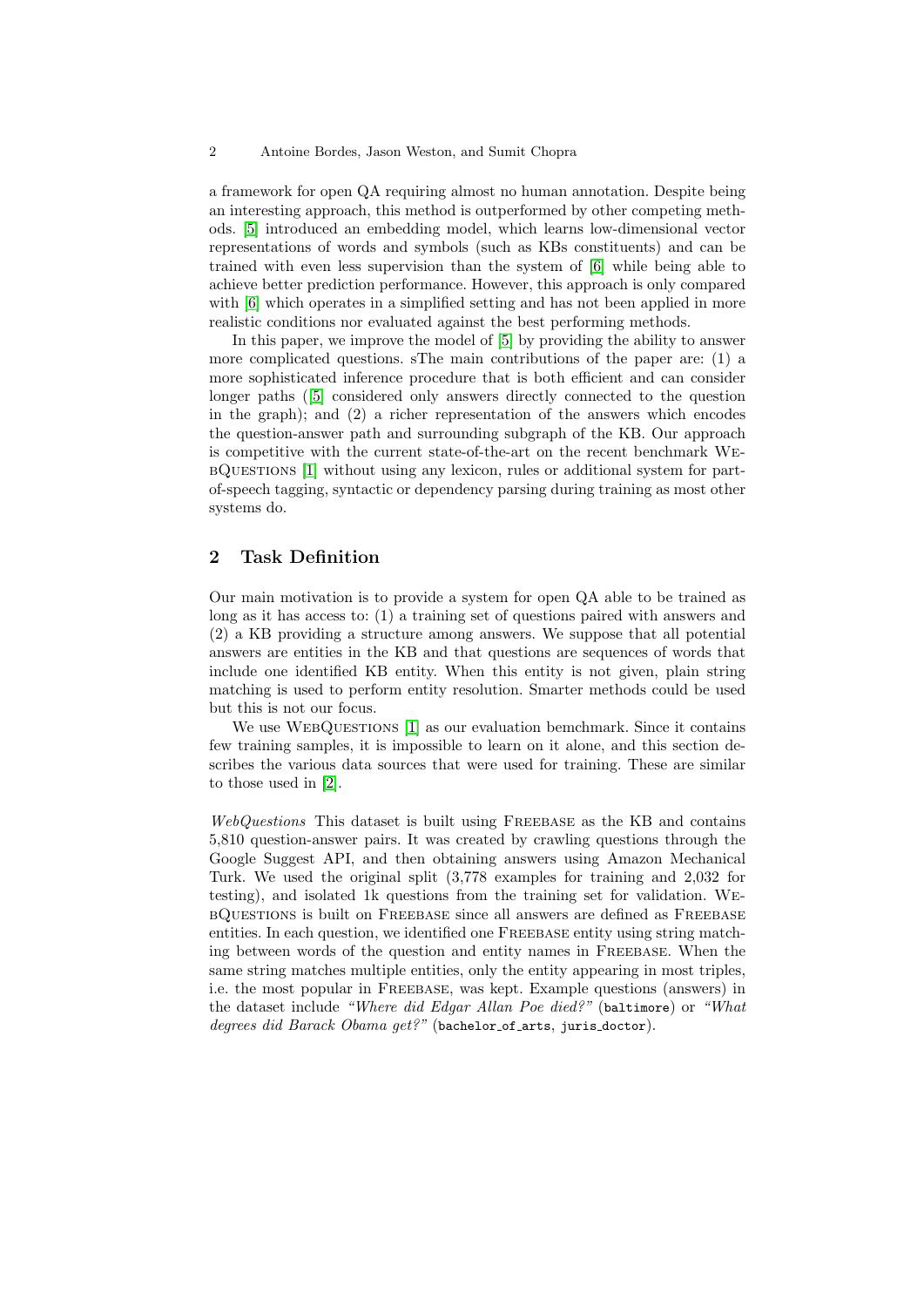| WEBQUESTIONS - Train. ex. |                   | 2,778      |
|---------------------------|-------------------|------------|
|                           | - Valid. ex.      | 1,000      |
|                           | $-$ Test. ex.     | 2,032      |
| FREEBASE                  | $-$ Train. ex.    | 14,790,259 |
| <b>CLUEWEB</b>            | $-$ Train. ex.    | 2,169,033  |
| <b>WIKIANSWERS</b>        | $-$ Train. quest. | 2,423,185  |
|                           | $-$ Parap. clust. | 349,957    |
| Dictionary                | – Words           | 1,526,768  |
|                           | $-$ Entities      | 2,154,345  |
|                           | - Rel. types      | 7,210      |

Table 1. Statistics of data sets used in the paper.

Freebase FREEBASE [\[3\]](#page-8-0) is a huge and freely available database of general facts; data is organized as triplets (subject, type1.type2.predicate, object), where two entities subject and object (identified by mids) are connected by the relation type type1.type2.predicate. We used a subset, created by only keeping triples where one of the entities was appearing in either the WEBQUESTIONS training/validation set or in ClueWeb extractions. We also removed all entities appearing less than 5 times and finally obtained a Freebase set containing 14M triples made of  $2.2M$  entities and  $7k$  relation types.<sup>[1](#page-2-0)</sup> Since the format of triples does not correspond to any structure one could find in language, we decided to transform them into automatically generated questions. Hence, all triples were converted into questions "What is the predicate of the type2 subject?" (using the mid of the subject) with the answer being object. An example is "What is the nationality of the person barack obama?" (united states). More examples and details are given in a longer version of this paper [\[4\]](#page-8-4).

 $C$ lueWeb Extractions FREEBASE data allows to train our model on 14M questions but these have a fixed lexicon and vocabulary, which is not realistic. Fol-lowing [\[1\]](#page-8-1), we also created questions using CLUEWEB extractions provided by [\[10\]](#page-9-6). Using string matching, we ended up with 2M extractions structured as (subject, "text string", object) with both subject and object linked to Freebase. We also converted these triples into questions by using simple patterns and FREEBASE types. An example of generated question is "Where barack\_obama was allegedly bear in?" (hawaii).

Paraphrases The automatically generated questions that are useful to connect Freebase triples and natural language, do not provide a satisfactory modeling of natural language because of their semi-automatic wording and rigid syntax. To overcome this issue, we follow [\[6\]](#page-9-5) and supplement our training data with an indirect supervision signal made of pairs of question paraphrases collected from the WikiAnswers website. On WikiAnswers, users can tag pairs of questions

<span id="page-2-0"></span><sup>&</sup>lt;sup>1</sup> WEBQUESTIONS contains ∼2k entities, hence restricting FREEBASE to 2.2M entities does not ease the task for us.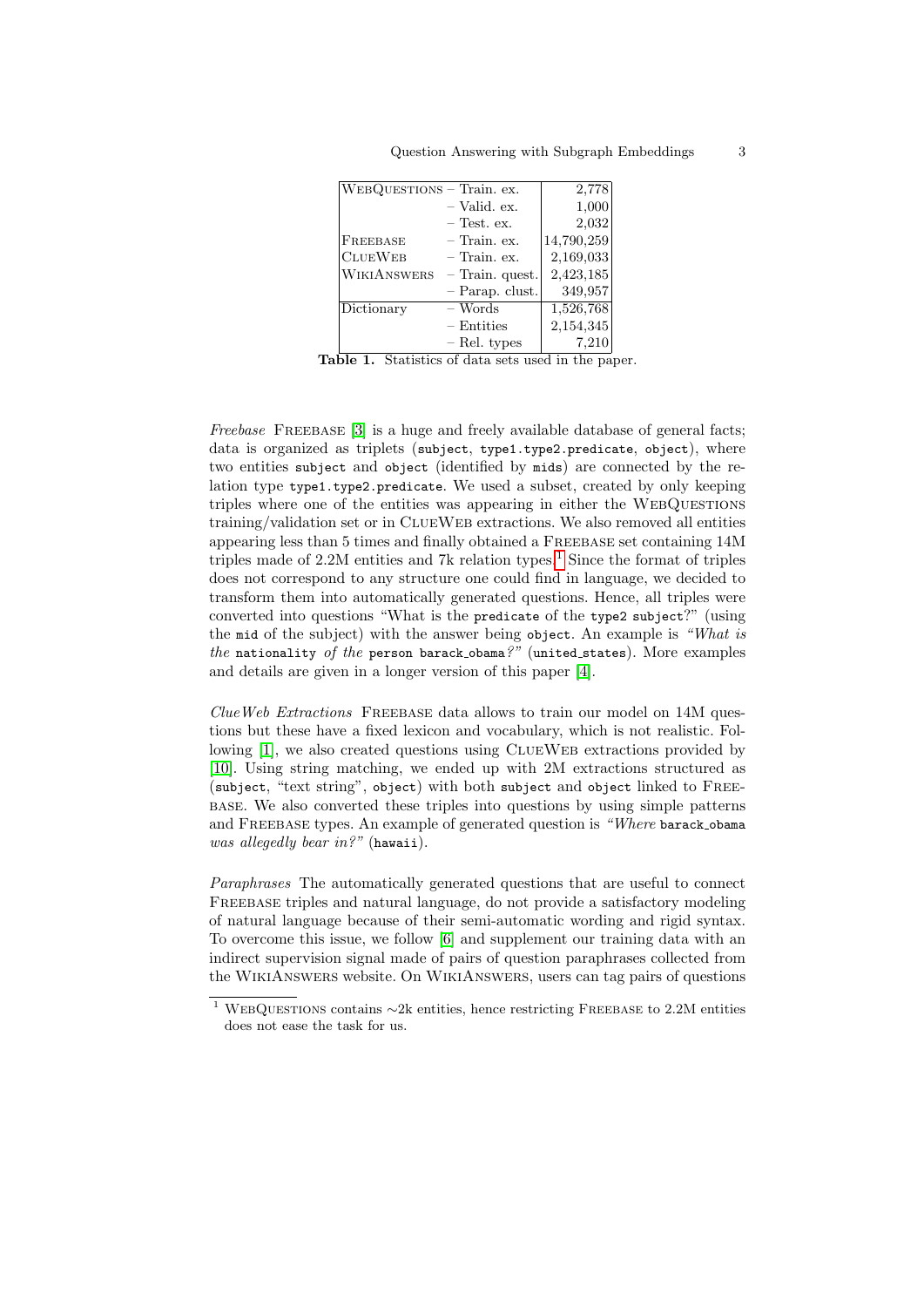#### 4 Antoine Bordes, Jason Weston, and Sumit Chopra

|                            | what is the judicial capital of the in state $s$ ikkim? - gangtok                        |  |  |  |
|----------------------------|------------------------------------------------------------------------------------------|--|--|--|
|                            | (sikkim, location.in_state.judicial_capital, gangtok)                                    |  |  |  |
|                            | who influenced the influence node yves_saint_laurent? - helmut_newton                    |  |  |  |
|                            | $(yves\_saint\_laurent, influence.influence\_node.influence, helium\_newton)$            |  |  |  |
| FREEBASE                   | who is born in the location brighouse $? -$ edward_barber                                |  |  |  |
| generated questions        | (brighouse, location.location.people_born_here, edward_barber)                           |  |  |  |
| and associated triples     | who is the producer of the recording rhapsody_in_b_minor,_op._79,_no._1 ? - glenn_gould  |  |  |  |
|                            | (rhapsody_in_b_minor,_op._79,_no._1, music.recording.producer, glenn_gould)              |  |  |  |
|                            | what are the symptoms of the disease sepsis $? -$ skin discoloration                     |  |  |  |
|                            | (sepsis, medicine.disease.symptoms, skin_discoloration)                                  |  |  |  |
|                            | what is cher's son's name ? - elijah_blue_allman                                         |  |  |  |
|                            | (cher, people.person.children, elijah_blue_allman)                                       |  |  |  |
|                            | what are dollars called in spain $?$ – peseta                                            |  |  |  |
|                            | (spain, location.country.currency_formerly_used, peseta)                                 |  |  |  |
| <b>WEBQUESTIONS</b>        | what is henry_clay known for $? - \text{lawyer}$                                         |  |  |  |
| <i>training questions</i>  | (henry_clay, people.person.profession, lawyer)                                           |  |  |  |
| and associated paths       | who is the president of the european union $2011$ ? - jerzy_buzek                        |  |  |  |
|                            | (european_union, government.governmental_jurisdiction.governing_officials                |  |  |  |
|                            | government.government_position_held.office_holder,jerzy_buzek)                           |  |  |  |
|                            | what 6 states border south_dakota? - iowa                                                |  |  |  |
|                            | (south_dakota, location.location.contains location.location.partially_containedby, iowa) |  |  |  |
|                            | what does acetazolamide be an inhibitor of $? -$ carbonic_anhydrase                      |  |  |  |
|                            | (acetazolamide, medicine.drug_ingredient.active_moiety_of_drug, carbonic_anhydrase)      |  |  |  |
|                            | which place is a district in andhra_pradesh ? - adilabad                                 |  |  |  |
|                            | (andhra_pradesh, location.location.contains, adilabad)                                   |  |  |  |
| <b>CLUEWEB</b>             | what is a regional airline based in dublin $? - aer_0arann$                              |  |  |  |
| <i>generated questions</i> | (dublin, location.location.nearby_airports aviation.airport.focus_city_for, aer_arann)   |  |  |  |
| and associated paths       | what mean fire in sanskrit $? -$ agni                                                    |  |  |  |
|                            | (sanskrit, unknown_relation, agni)                                                       |  |  |  |
|                            | where does american. legion proceed to $? -$ san francisco                               |  |  |  |
|                            | (american_legion, 22-rdf-syntax-ns#type type.type.instance, san_francisco)               |  |  |  |
|                            | what are two reason to get a 404?                                                        |  |  |  |
|                            | what is error 404?                                                                       |  |  |  |
|                            | you receive a 404 - unable to find error message?                                        |  |  |  |
|                            | how do you correct error 404?                                                            |  |  |  |
| <b>WIKIANSWERS</b>         | what is the term for a teacher of islamic law?                                           |  |  |  |
| clusters of                | what is the islamic religious teacher called?                                            |  |  |  |
| quest. paraphrases         | what is the name of the religious book islam use?                                        |  |  |  |
|                            | who is chief of islamic religious authority?                                             |  |  |  |
|                            | what country is bueno aire in ?                                                          |  |  |  |
|                            | what countrie is buenos aires in ?                                                       |  |  |  |
|                            | what country is buenas aire in?                                                          |  |  |  |
|                            | what country is bueno are in?                                                            |  |  |  |

Table 2. Examples of questions, answer paths and paraphrases used in this paper.

as rephrasings of each other: [\[6\]](#page-9-5) harvested a set of 2M distinct questions from WIKIANSWERS, which were grouped into 350k paraphrase clusters.

# 3 Embedding Questions and Answers

Inspired by [\[5\]](#page-8-3), our model works by learning low-dimensional vector embeddings of words appearing in questions and of entities and relation types of Freebase, so that representations of questions and of their corresponding answers are close to each other in the joint embedding space. Let  $q$  denote a question and  $a$  a candidate answer. Learning embeddings is achieved by learning a scoring function  $S(q, a)$ , so that S generates a high score if a is the correct answer to the question  $q$ , and a low score otherwise. Note that both  $q$  and  $a$  are represented as a combination of the embeddings of their individual words and/or symbols; hence, learning S essentially involves learning these embeddings. In our model,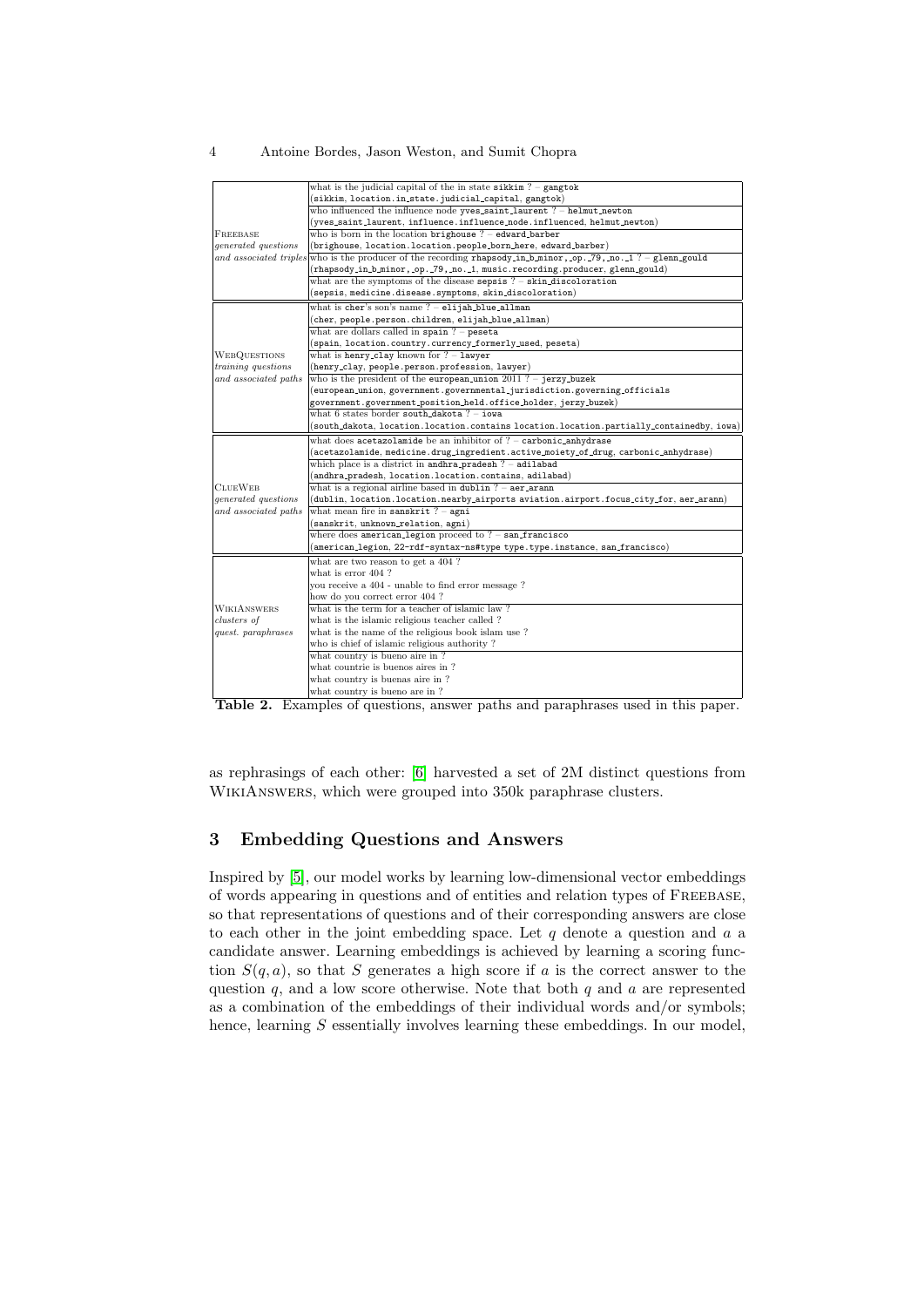the form of the scoring function is:

<span id="page-4-1"></span>
$$
S(q, a) = f(q)^{\top} g(a). \tag{1}
$$

Let **W** be a matrix of  $\mathbb{R}^{k \times N}$ , where k is the dimension of the embedding space which is fixed a-priori, and  $N$  is the dictionary of embeddings to be learned. Let  $N_W$  denote the total number of words and  $N_S$  the total number of entities and relation types. With  $N = N_W + N_S$ , the *i*-th column of **W** is the embedding of the  $i$ -th element (word, entity or relation type) in the dictionary. The function  $f(.)$ , which maps the questions into the embedding space  $\mathbb{R}^k$  is defined as  $f(q)$  $\mathbf{W}\phi(q)$ , where  $\phi(q) \in \mathbb{N}^N$ , is a sparse vector indicating the number of times each word appears in the question  $q$  (usually 0 or 1). Likewise the function  $g(.)$  which maps the answer into the same embedding space  $\mathbb{R}^k$  as the questions, is given by  $g(a) = \mathbf{W}\psi(a)$ . Here  $\psi(a) \in \mathbb{N}^N$  is a sparse vector representation of the answer a, which we now detail.



<span id="page-4-0"></span>Fig. 1. Illustration of the subgraph embedding model scoring a candidate answer: (i) locate entity in the question; (ii) compute path from entity to answer; (iii) represent answer as path plus all connected entities to the answer (the subgraph); (iv) embed both the question and the answer subgraph separately using the learnt embedding vectors, and score the match via their dot product.

### <span id="page-4-2"></span>3.1 Representing Candidate Answers

We now describe possible feature representations for a single candidate answer. (When there are multiple correct answers, we average these representations, see Section [3.4.](#page-6-0)) We consider three different types of representation, corresponding to different subgraphs of FREEBASE around it.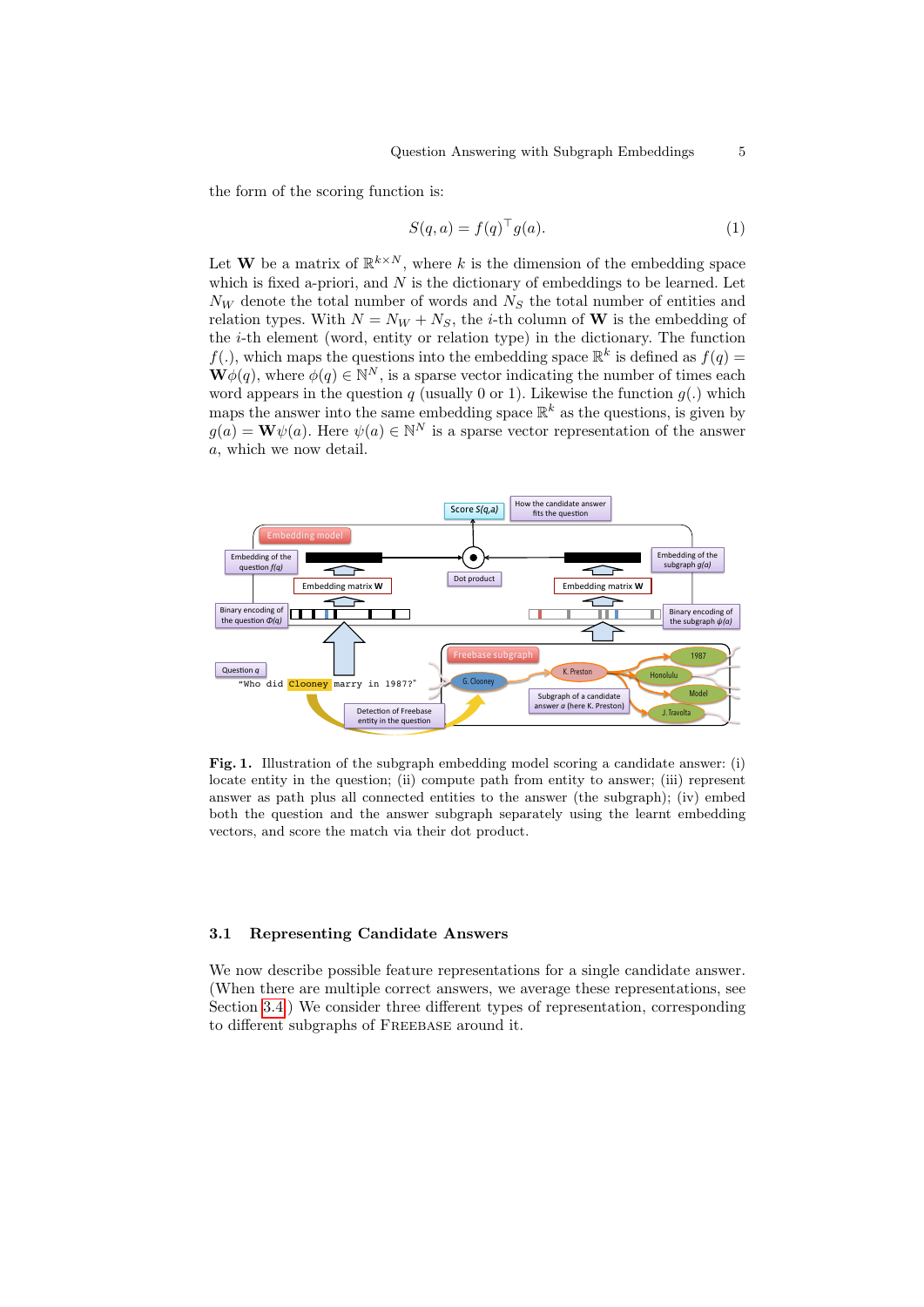- 6 Antoine Bordes, Jason Weston, and Sumit Chopra
- (i) Single Entity. The answer is represented as a single entity from FREEBASE:  $\psi(a)$  is a 1-of- $N<sub>S</sub>$  coded vector with 1 corresponding to the entity of the answer, and 0 elsewhere.
- (ii) Path Representation. The answer is represented as a path from the entity mentioned in the question to the answer entity. In our experiments, we considered 1- or 2-hops paths (i.e. with either 1 or 2 edges to traverse): (barack obama, people.person.place of birth, honolulu) is a 1-hop path and (barack obama, people.person.place of birth, location. location.containedby, hawaii) a 2-hops path. This results in a  $\psi(a)$  which is a 3-of-N<sub>S</sub> or 4-of-N<sub>S</sub> coded vector, expressing the start and end entities of the path and the relation types (but not entities) in-between.
- (iii) Subgraph Representation. We encode both the path representation from (ii), and the entire subgraph of entities connected to the candidate answer entity. That is, for each entity connected to the answer we include both the relation type and the entity itself in the representation  $\psi(a)$ . In order to represent the answer path differently to the surrounding subgraph (so the model can differentiate them), we double the dictionary size for entities, and use one embedding representation if they are in the path and another if they are in the subgraph. Thus we now learn a parameter matrix  $\mathbb{R}^{k \times N}$  where  $N =$  $N_W + 2N_S$  ( $N_S$  is the total number of entities and relation types). If there are  $C$  connected entities with  $D$  relation types to the candidate answer, its representation is a  $3 + C + D$  or  $4 + C + D$ -of- $N_S$  coded vector, depending on the path length.

Our hypothesis is that including more information about the answer in its representation will lead to improved results. While it is possible that all required information could be encoded in the  $k$  dimensional embedding of the single entity  $(i)$ , it is unclear what dimension k should be to make this possible. For example the embedding of a country entity encoding all of its citizens seems unrealistic. Similarly, only having access to the path ignores all the other information we have about the answer entity, unless it is encoded in the embeddings of either the entity of the question, the answer or the relations linking them, which might be quite complicated as well. We thus adopt the subgraph approach. Figure [1](#page-4-0) illustrates our model.

#### 3.2 Training and Loss Function

As in [\[13\]](#page-9-7), we train our model using a margin-based ranking loss function. Let  $D = \{(q_i, a_i) : i = 1, \ldots, |\mathcal{D}|\}$  be the training set of questions  $q_i$  paired with their correct answer  $a_i$ . The loss function we minimize is

<span id="page-5-0"></span>
$$
\sum_{i=1}^{|\mathcal{D}|} \sum_{\bar{a} \in \bar{\mathcal{A}}(a_i)} \max\{0, m - S(q_i, a_i) + S(q_i, \bar{a})\},\tag{2}
$$

where m is the margin (fixed to 0.1). Minimizing Eq.  $(2)$  learns the embedding matrix  $W$  so that the score of a question paired with a correct answer is greater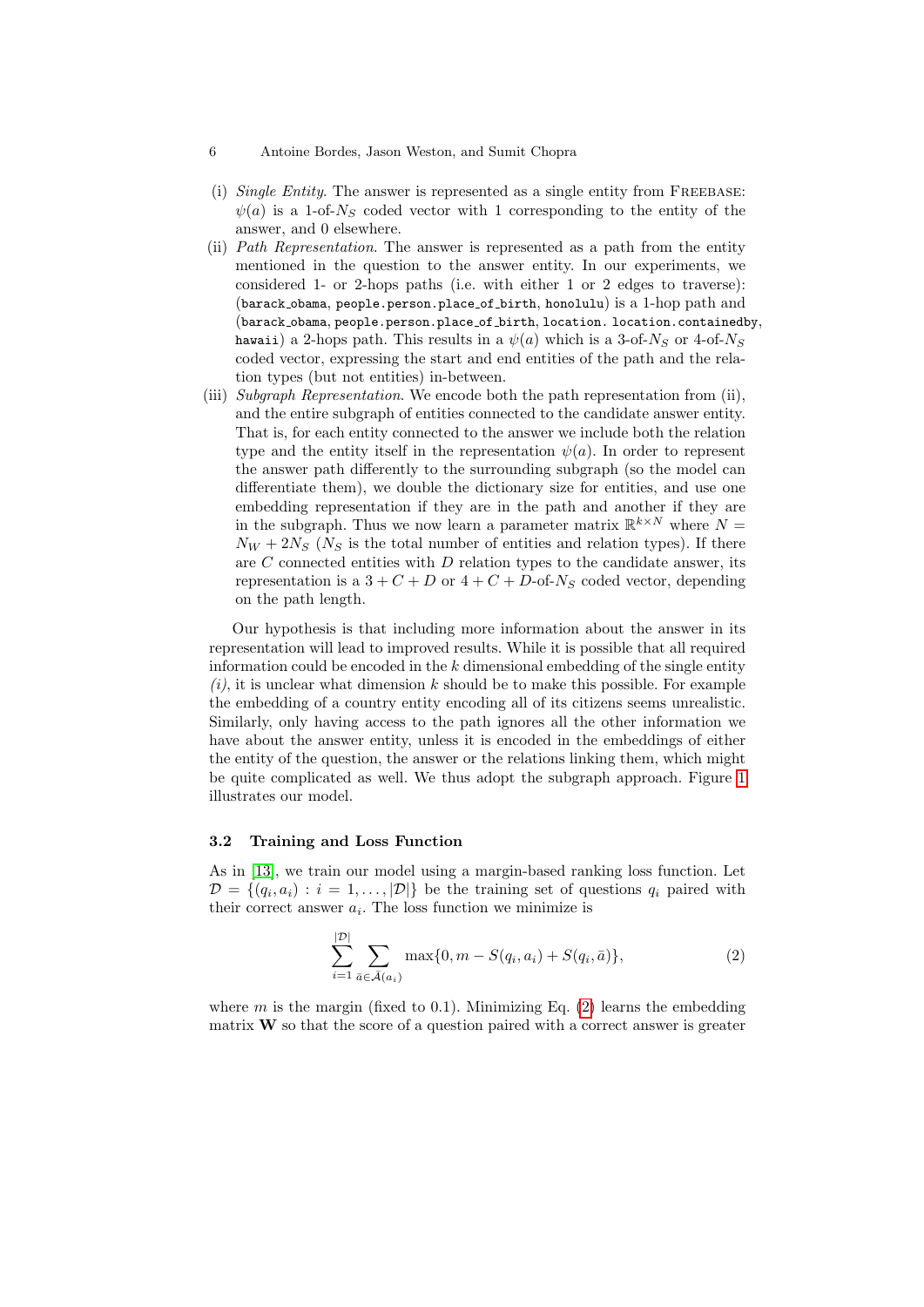than with any incorrect answer  $\bar{a}$  by at least m.  $\bar{a}$  is sampled from a set of incorrect candidates  $\overline{\mathcal{A}}$ . This is achieved by sampling 50% of the time from the set of entities connected to the entity of the question (i.e. other candidate paths), and by replacing the answer entity by a random one otherwise. Optimization is accomplished using stochastic gradient descent, multi-threaded with Hogwild! [\[11\]](#page-9-8), with the constraint that the columns  $w_i$  of **W** remain within the unit-ball, i.e.,  $\forall i, ||w_i||_2 \leq 1.$ 

#### 3.3 Multitask Training of Embeddings

Since a large number of questions in our training datasets are synthetically generated, they do not adequately cover the range of syntax used in natural language. Hence, we also multi-task the training of our model with the task of paraphrase prediction. We do so by alternating the training of S with that of a scoring function  $S_{prp}(q_1, q_2) = f(q_1)^{\top} f(q_2)$ , which uses the same embedding matrix **W** and makes the embeddings of a pair of questions  $(q_1, q_2)$  similar to each other if they are paraphrases (i.e. if they belong to the same paraphrase cluster), and make them different otherwise. Training  $S_{prp}$  is similar to that of S except that negative samples are obtained by sampling a question from another paraphrase cluster.

We also multitask the training of the embeddings with the mapping of the mids of Freebase entities to the actual words of their names, so that the model learns that the embedding of the mid of an entity should be similar to the embedding of the word(s) that compose its name(s).

#### <span id="page-6-0"></span>3.4 Inference

Once **W** is trained, at test time, for a given question q the model predicts the answer with:

$$
\hat{a} = \operatorname{argmax}_{a' \in \mathcal{A}(q)} S(q, a')
$$
\n(3)

where  $\mathcal{A}(q)$  is the candidate answer set. This candidate set could be the whole KB but this has both speed and potentially precision issues. Instead, we create a candidate set  $\mathcal{A}(q)$  for each question.

We recall that each question contains one identified FREEBASE entity.  $\mathcal{A}(q)$  is first populated with all triples from FREEBASE involving this entity. This allows to answer simple factual questions whose answers are directly connected to them (i.e. 1-hop paths). This strategy is denoted  $C_1$ .

Since a system able to answer only such questions would be limited, we supplement  $\mathcal{A}(q)$  with examples situated in the KB graph at 2-hops from the entity of the question. We do not add all such quadruplets since this would lead to very large candidate sets. Instead, we consider the following general approach: given that we are predicting a path, we can predict its elements in turn using a beam search, and hence avoid scoring all candidates. Specifically, our model first ranks relation types using Eq. [\(1\)](#page-4-1), i.e. selects which relation types are the most likely to be expressed in  $q$ . We keep the top 10 types (10 was selected on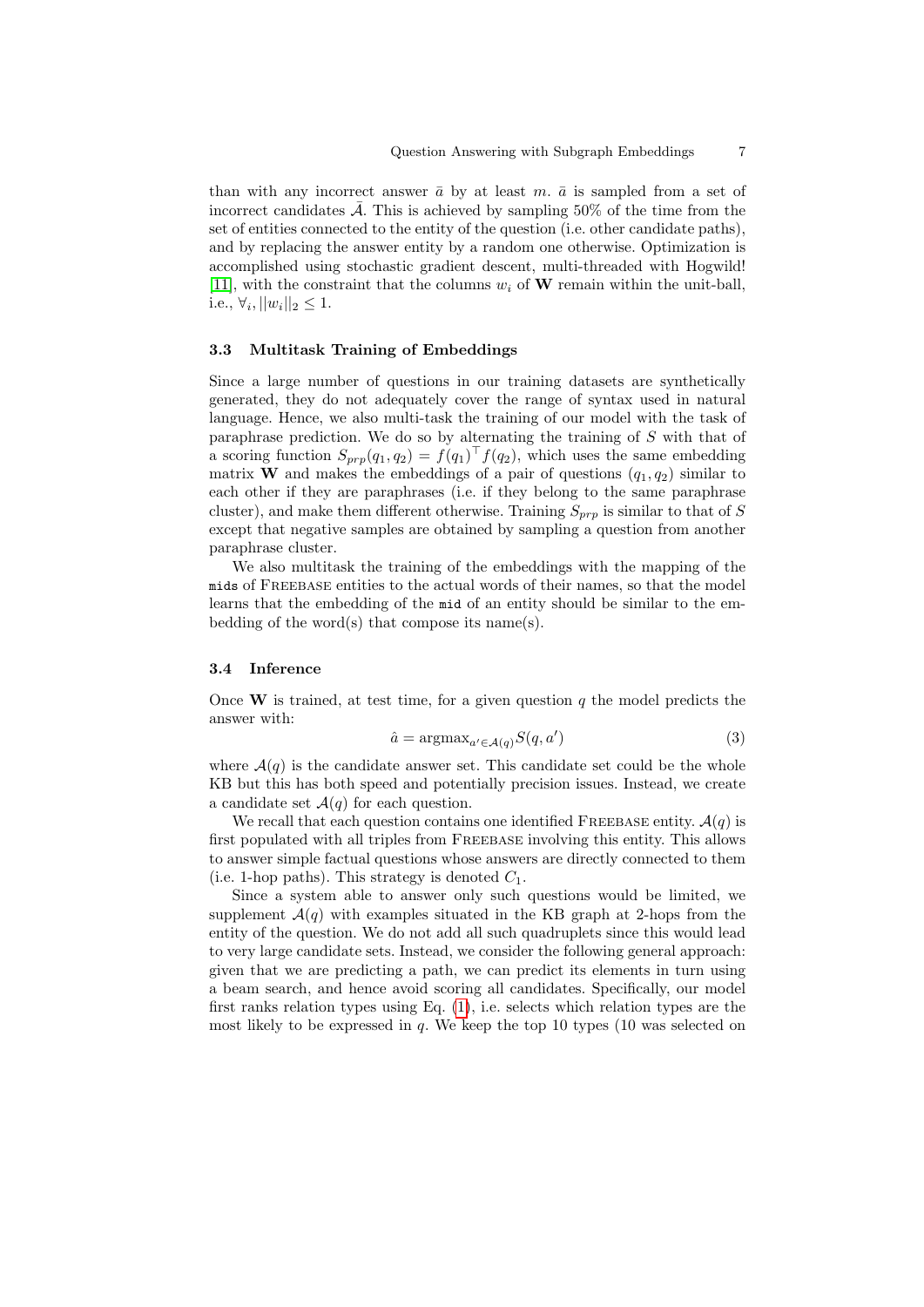#### 8 Antoine Bordes, Jason Weston, and Sumit Chopra

| Method                                   | P@1     | F1             | F1   |
|------------------------------------------|---------|----------------|------|
|                                          | $(\% )$ | (Berant) (Yao) |      |
| <b>Baselines</b>                         |         |                |      |
| (Berant et al., 2013) [1]                |         | 31.4           |      |
| (Bordes et al., 2014) [5]                | 31.3    | 29.7           | 31.8 |
| (Yao and Van Durme, 2014) [14]           |         | 33.0           | 42.0 |
| (Berant and Liang, 2014) [2]             |         | 39.9           | 43.0 |
| Our approach                             |         |                |      |
| Subgraph & $\mathcal{A}(q) = C_2$        | 40.4    | 39.2           | 43.2 |
| Ensemble with (Berant $&$ Liang, 14)     |         | 41.8           | 45.7 |
| <b>Variants</b>                          |         |                |      |
| Without multiple predictions             |         | 31.3           | 34.2 |
| Subgraph & $\mathcal{A}(q) =$ All 2-hops |         | 37.1           | 41.4 |
| Subgraph & $\mathcal{A}(q) = C_1$        |         | 32.6           | 35.1 |
| Path & $\mathcal{A}(q) = C_2$            | 36.2    | 35.3           | 38.5 |
| Single Entity & $\mathcal{A}(q) = C_1$   | 25.8    | 16.0           | 17.8 |

<span id="page-7-2"></span>Table 3. Results on the WEBQUESTIONS test set.

the validation set) and only add 2-hops candidates to  $\mathcal{A}(q)$  when these relations appear in their path. Scores of 1-hop triples are weighted by 1.5 since they have one less element than 2-hops quadruplets. This strategy, denoted  $C_2$ , is used by default.

A prediction  $a'$  can commonly actually be a set of candidate answers, not just one answer, for example for questions like "Who are David Beckham's children?". This is achieved by considering a prediction to be all the entities that lie on the same 1-hop or 2-hops path from the entity found in the question. Hence, all answers to the above question are connected to david beckham via the same path (david beckham, people.person.children, \*). The feature representation of the prediction is then the average over each candidate entity's features (see Section [3.1\)](#page-4-2), i.e.  $\psi_{all}(a') = \frac{1}{|a'|} \sum_{a'_j:a'} \psi(a'_j)$  where  $a'_j$  are the individual entities in the overall prediction  $a'$ . In the results, we compare to a baseline method that can only predict single candidates, which understandly performs poorly.

# 4 Experiments

We compare our system in terms of F1 score as computed by the official evaluation script[2](#page-7-0) (F1 (Berant)) but also with a slightly different F1 definition, termed F1 (Yao) which was used in [\[14\]](#page-9-2) (the difference being the way that questions with no answers are dealt with), and precision  $@1(p@1)$  of the first candidate entity (even when there are a set of correct answers), comparing to recently published systems.<sup>[3](#page-7-1)</sup> The upper part of Table [3](#page-7-2) indicates that our approach outperforms  $[14]$ ,  $[1]$  and  $[5]$ , and performs similarly as  $[2]$ .

<span id="page-7-0"></span><sup>2</sup> Available from www-nlp.stanford.edu/software/sempre/

<span id="page-7-1"></span><sup>3</sup> Results of baselines except [\[5\]](#page-8-3) have been extracted from the original papers. For our experiments, all hyperparameters have been selected on the WEBQUESTIONS valida-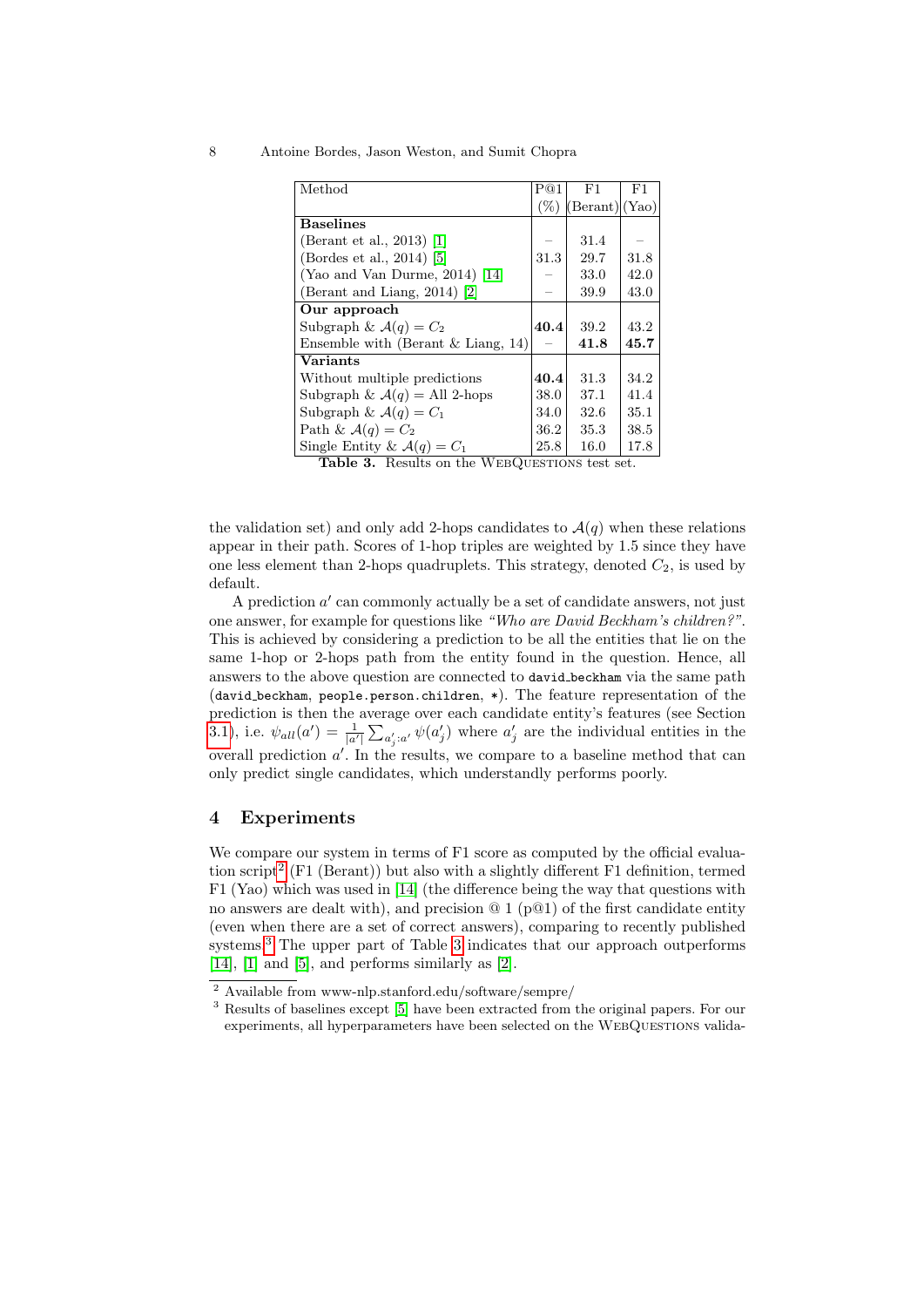The lower part of Table [3](#page-7-2) compares various versions of our model. Our default approach uses the Subgraph representation for answers and  $C_2$  as the candidate answers set. Replacing  $C_2$  by  $C_1$  induces a large drop in performance because many questions do not have answers thatare directly connected to their inluded entity (not in  $C_1$ ). However, using all 2-hops connections as a candidate set is also detrimental, because the larger number of candidates confuses (and slows a lot) our ranking based inference. Our results also verify our hypothesis of Section [3.1,](#page-4-2) that a richer representation for answers (using the local subgraph) can store more pertinent information. Finally, we demonstrate that we greatly improve upon the model of [\[5\]](#page-8-3), which actually corresponds to a setting with the Path representation and  $C_1$  as candidate set.

We also considered an ensemble of our approach and that of [\[2\]](#page-8-2). As we only had access to their test predictions we used the following combination method. Our approach gives a score  $S(q, a)$  for the answer it predicts. We chose a threshold such that our approach predicts 50% of the time (when  $S(q, a)$ ) is above its value), and the other 50% of the time we use the prediction of [\[2\]](#page-8-2) instead. We aimed for a 50/50 ratio because both methods perform similarly. The ensemble improves the state-of-the-art, and indicates that our models are significantly different in their design.

### 5 Conclusion

This paper presented an embedding model that learns to perform open QA using training data made of questions paired with their answers and of a KB to provide a structure among answers, and can achieve promising performance on the competitive benchmark WEBQUESTIONS.

## References

- <span id="page-8-1"></span>1. J. Berant, A. Chou, R. Frostig, and P. Liang. Semantic parsing on Freebase from question-answer pairs. In Proceedings of the 2013 Conference on Empirical Methods in Natural Language Processing, October 2013.
- <span id="page-8-2"></span>2. J. Berant and P. Liang. Semantic parsing via paraphrasing. In Proceedings of the 52nd Annual Meeting of the ACL, 2014.
- <span id="page-8-0"></span>3. K. Bollacker, C. Evans, P. Paritosh, T. Sturge, and J. Taylor. Freebase: a collaboratively created graph database for structuring human knowledge. In *Proceedings of* the 2008 ACM SIGMOD international conference on Management of data. ACM, 2008.
- <span id="page-8-4"></span>4. A. Bordes, S. Chopra, and J. Weston. Question answering with subgraph embeddings. CoRR, abs/1406.3676, 2014.
- <span id="page-8-3"></span>5. A. Bordes, J. Weston, and N. Usunier. Open question answering with weakly supervised embedding models. In Proceedings of ECML-PKDD'14. Springer, 2014.

tion set: k was chosen among  $\{64, 128, 256\}$ , the learning rate on a log. scale between  $10^{-4}$  and  $10^{-1}$  and we used at most 100 paths in the subgraph representation.